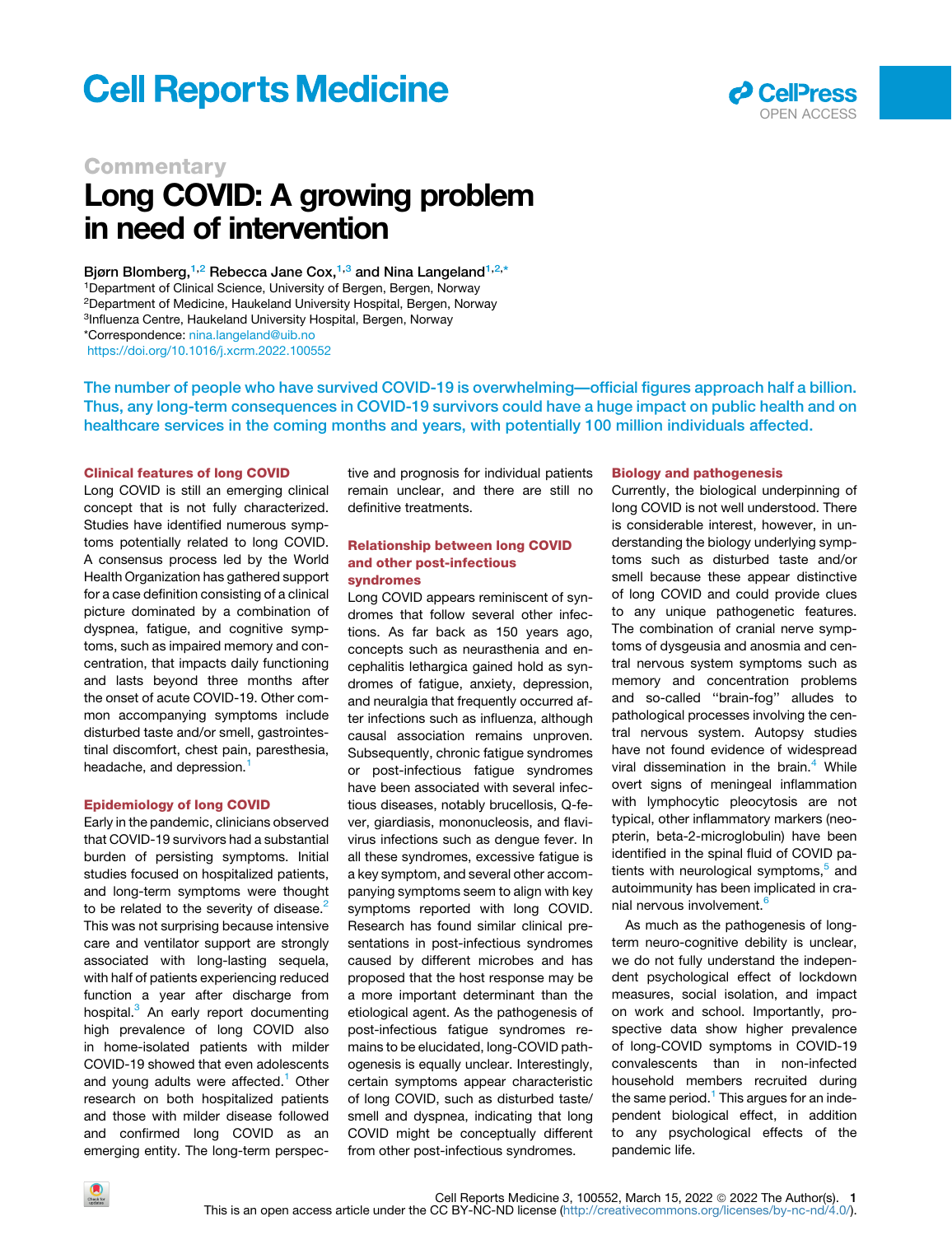

Dyspnea is also of particular interest, as it is a more prominent symptom in long COVID than in other post-infectious syndromes. There is evidence that a high SARS-CoV-2 spike antibody response to acute infection is independently related to dyspnea on long-term follow-up.<sup>[1](#page-2-0)</sup> A recent study showed a correlation between long COVID and T cell responses eight months after acute infection.<sup>[7](#page-2-6)</sup> It is not entirely clear whether there is a causal link between immune activation (humoral and cellular responses) and long COVID or to what extent severity of initial infection could confound this association. However, the finding that peak SARS-CoV-2 spike-specific antibody responses 6–8 weeks after acute infection are independently associated with fatigue and symptoms of long COVID at 6 months follow-up suggests there may be a biological link between the immune response and long COVID.<sup>[1](#page-2-0)</sup>

There is emerging evidence that different features of long COVID, particularly dyspnea, dysgeusia, and dysosmia, have different pathological mechanisms.<sup>[8](#page-2-7)</sup> Therefore, it may be an oversimplification to describe long COVID as one syndrome, and further research should attempt to uncover whether there are sub-constellations of symptoms that have specific pathophysiology.

#### Long COVID and vaccines

Currently, most of the populations in affluent, Western countries have been vaccinated against COVID-19, while low and middle income countries, particularly on the African continent, are lagging far behind.

The most obvious way in which vaccines impact long COVID is by protecting individuals from getting COVID-19 infection in the first place. Vaccines are highly efficacious and have, together with social distancing and general infection control measures in society, prevented a large burden of illness and death from acute COVID-19, thereby undoubtedly also averting a large burden of long COVID. Vaccines, including boosters, will thus continue to be a major intervention against long COVID as vaccination expands.

Vaccines have a greater effect on severity and survival than preventing infection. Therefore, there is great interest in whether vaccination influences the risk of long COVID in those who get breakthrough infection despite being vaccinated. Methodological issues complicate such comparisons, in terms of defining appropriate control groups and assessing differential effects of type, number, and timing of vaccines. A major challenge in studying this is that a large, unknown number of COVID-19 infections in vaccinated people will be missed because patients with mild symptoms are less likely to get tested and diagnosed.

Studies investigating the role of reinfection after vaccination and its impact on long COVID have so far produced conflicting results. In a study of vaccinated Israeli healthcare workers, three percent (39/1,497) had breakthrough infections. Among those, most had mild symptoms, but 19% had symptoms lasting more than 6 weeks. $9$  A recent British study by Michaela Antonelli and colleagues<sup>[10](#page-2-9)</sup> found that vaccinated patients with breakthrough infections had a significantly lower risk of persisting symptoms and a higher probability of being completely asymptomatic two months after infection compared to unvaccinated individuals. As the study population was recruited from users of the COVID Symptom Study app, there is, however, a risk of selection bias. The UK Office for National Statistics published self-reported data from patients indicating that the first dose of vaccination reduced the risk of long COVID by 13% and the second dose by an additional 9%.<sup>[11](#page-2-10)</sup> A study of US veterans found that prolonged symptoms (>28 days) were significantly less frequent in vaccinated (5%) than unvaccinated persons  $(11\%)$ .<sup>[12](#page-2-11)</sup> Another study, currently only available as preprint,  $13$ comparing 9,479 vaccinated COVID-19 patients to unvaccinated matched controls, found a protective effect of vaccines on severity and clinical outcome of the acute illne ss but no difference in the risk of long COVID.

Whether the protective effect of vaccination on long COVID remains in people infected by Delta and the now-dominant Omicron, as well as by potential future variants, remains unresolved.

There is interest in determining whether vaccines could have a potential therapeutic effect against already-existing long COVID. However, because one of the proposed mechanisms underpinning long COVID includes immune-mediated pathogenesis, there is also a theoretical risk that vaccination could cause, or exacerbate, long-COVID-like symptoms. Data on this question are so far are inconclusive, as illustrated by a French study of 380 patients with long COVID who were vaccinated approximately one year after initial infection, finding improvement of symptoms in 22%, worsening symptoms in 31%, and no effect in  $47\%$ .<sup>14</sup>

There is, however, cause for optimism, mainly in that vaccination averts countless acute COVID-19 cases, some of which might otherwise develop into long COVID. There is some evidence that vaccination protects against long COVID in cases of breakthrough infections.

#### Impact of treatment for acute COVID-19 on long-term symptoms

Considering the massive public health impact of long COVID, the need for specific medical therapy is pressing. Of equal interest as vaccine effects is whether early treatment aimed at preventing severe disease and hospitalization can also prevent long COVID. An Italian study provides some evidence that treatment with remdesivir during hospitalization for acute COVID-19 prevents up to one-third of long-COVID cases.<sup>[15](#page-2-14)</sup> Remdesivir must be given as an injection and is, therefore, unlikely to be useful on a large scale for non-hospitalized patients. Two oral and less expensive antiviral drugs have recently been licensed, the protease inhibitor nirmatrelvir/ritonavir and molnupiravir, a drug that introduces mutations in the viral genome, but there are so far no data to support any protective effect on long COVID. Whether treatment-as-prevention could be applied as a strategy to combat long COVID in general, or for select risk populations, should be investigated further.

The more urgent question of whether any antiviral drugs could be helpful directly as treatment for long COVID is unclear. As viral persistence is probably not important for the pathogenesis of long COVID, any direct effect of antivirals on long COVID would be surprising.

Corticosteroids, such as dexamethasone and prednisolone, are widely used

## **Cell Reports Medicine Commentary**